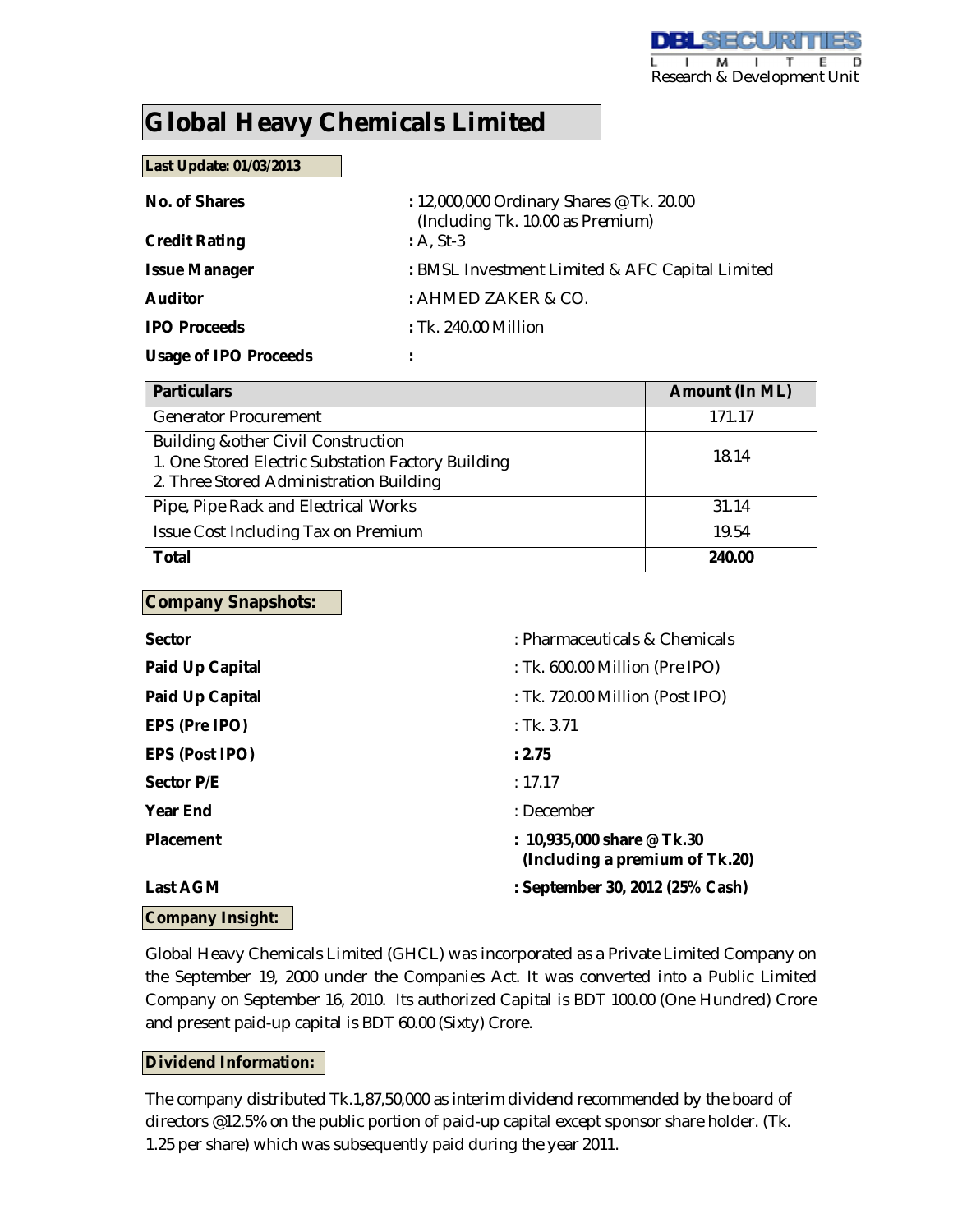## **Financial Position:**

| <b>Particulars</b>       | 2011   | 2010   | 2009   |
|--------------------------|--------|--------|--------|
| <b>Net Sales</b>         | 728.43 | 530.08 | 465.50 |
| <b>Gross Profit</b>      | 314.76 | 182.37 | 131.22 |
| Operating Income         | 286.30 | 158.92 | 110.93 |
| Net Income               | 140.17 | 25.53  | 14.66  |
| Bank Loan                |        | 694.15 | 590.53 |
| Share Holder's Loan      | 51.27  |        |        |
| <b>Retained Earnings</b> | 170.28 | 48.86  | 23.32  |

## **Important Ratios:**

| <b>Particulars</b>            | 2011   | 2010   | 2009   | 2008   |
|-------------------------------|--------|--------|--------|--------|
| <b>Profitability Ratio:</b>   |        |        |        |        |
| <b>Gross Profit Ratio</b>     | 37.89% | 34.39% | 28.19% | 25.91% |
| <b>Operating Profit Ratio</b> | 39.30% | 29.98% | 23.83% | 21.19% |
| Net Income Ratio              | 19.24% | 4.82%  | 1.97%  | 0.82%  |
| <b>ROE</b>                    | 5.35%  | 2.48%  | 11.64% | 4.38%  |
| <b>ROA</b>                    | 4.26%  | 1.26%  | 1.03%  | 0.44%  |
| Per Share Ratio:              |        |        |        |        |
| <b>EPS</b>                    | 3.71   | 2.55   | 1.53   | 0.53   |
| <b>NAV</b>                    | 54.43  | 98.73  | 67.56  |        |
| <b>Liquidity Ratio:</b>       |        |        |        |        |
| <b>Current Ratio</b>          | 2.60   | 0.72   | 0.46   | 0.23   |
| Debt Equity Ratio             | 0.03   | 0.53   | 10.10  | 9.78   |
| <b>Times Interest Earned</b>  | 4.50   | 1.34   | 1.15   | 1.07   |
| <b>Operating Ratio:</b>       |        |        |        |        |
| A/C Receivable Turnover       | 7.26   | 12.15  | 39.34  | 57.37  |
| <b>Inventory Turnover</b>     | 3.73   | 5.12   | 20.11  | 21.68  |
| <b>Asset Turnover</b>         | 0.14   | 0.15   | 0.34   | 0.35   |

# **Growth (%):**

| <b>Particulars</b>  | 2011    | 2010   |
|---------------------|---------|--------|
| <b>Sales</b>        | 37.42%  | 13.87% |
| <b>Gross Profit</b> | 72.59%  | 38.98% |
| Operating Income    | 80.15%  | 43.26% |
| <b>EPS Growth</b>   | 45.49%  | 66.66% |
| <b>NPAT</b>         | 449%    | 74.15% |
| <b>NAV</b>          | (44.87) | 46.13% |